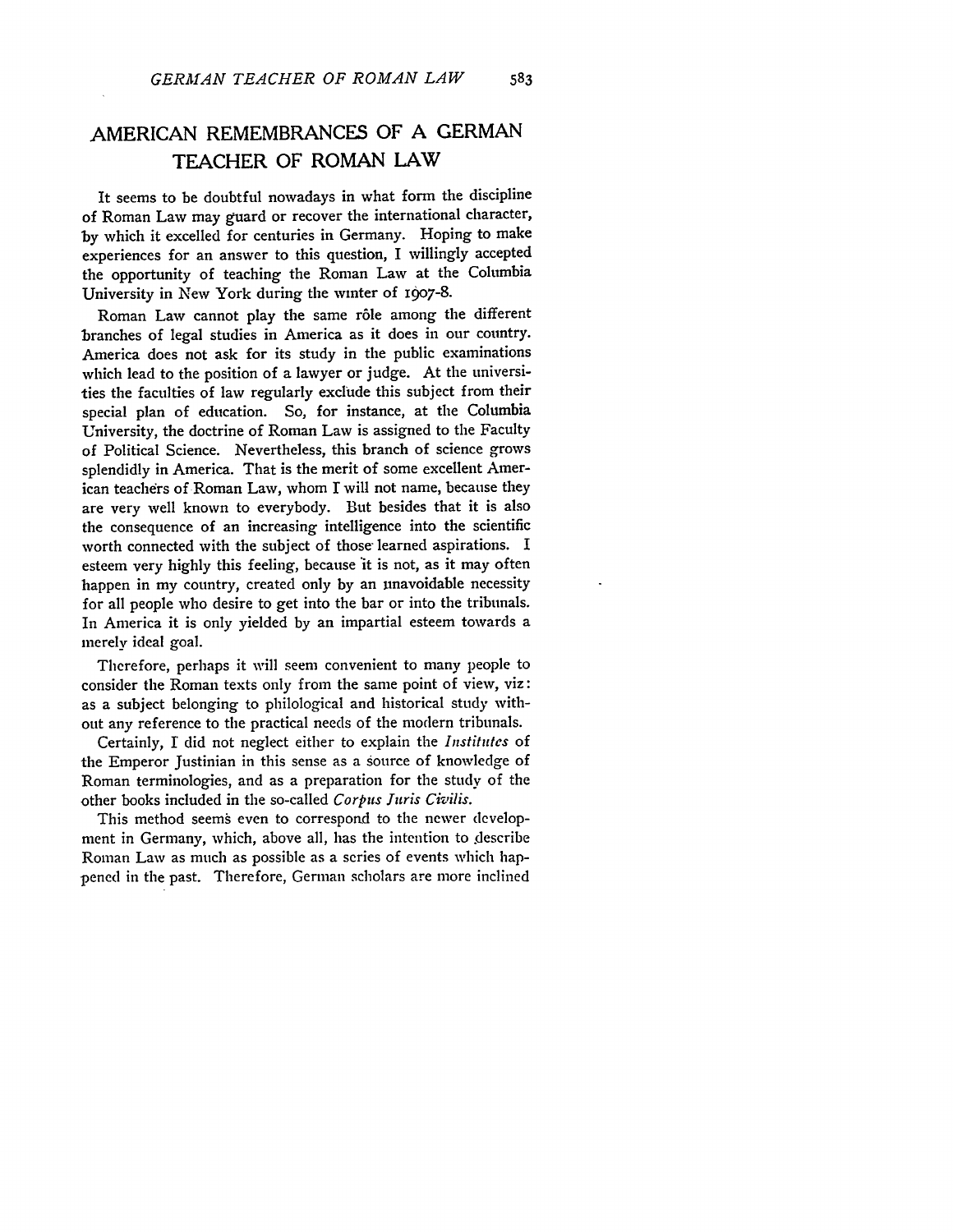*YALE LAW JOURNAL*

to lay the principal stress on an earlier period than Justinian's. However, we must not forget that this learn-book which Justinian had edited under the name of *Institutes,* was only a new edition of the older book of Gaius, increased **by** later creations of law, which cannot be neglected **by** a beginner studying Roman Law.

This book surely does not contain the pure national law of the old Roman times, which has been changed by cosmopolitism even in the former centuries of the Roman empire. But this old Roman Law has not been delivered to posterity in a coherent description as the later law has.

Therefore, I took this old learn-book as text-book for **my** lectures. But I was not content with the intention to explain it, as it was to be understood in the times of its origin. **My** ambition was to introduce into America as much as possible the same method in which I myself was introduced into the science of Roman Law **by** Vangerow, Bruns, Jhering, Eck and other teachers.

The purpose of this method is not only to show what the Roman texts were for the Roman people, but what they can be for us for the present time, viz: for the modern lawsuits and the modern products of the legislative power.

This science has been called Pandekten, not very rightly, because the name pandects is derived from a part of Justinian's collection, which had not at all a similar intention as the beforenamed science had. The science of using old texts for modem needs is a product which is naturally younger than the Roman empire. It has been developed in the Middle Ages and the following centuries. **By** these intentions arose the art of adapting the Roman ideas to the needs of later times, cultivated **by** the so-called Pandectists. At the first glance it seems impossible to introduce the principles of this science into the American soil, because Justinian's collection has only been received as a civil code into Germany, but not into England, and, therefore, not into America, either. However; this argument proves only that the German method to make the Roman texts useful for later times cannot be transferred directly to the New World. Consequently, it would be a strange idea to repeat the theories of the doctrine of Pandects in New York. But in spite of this it must be regarded as totally impossible to imitate the method.of this science according to the history of English and American Law.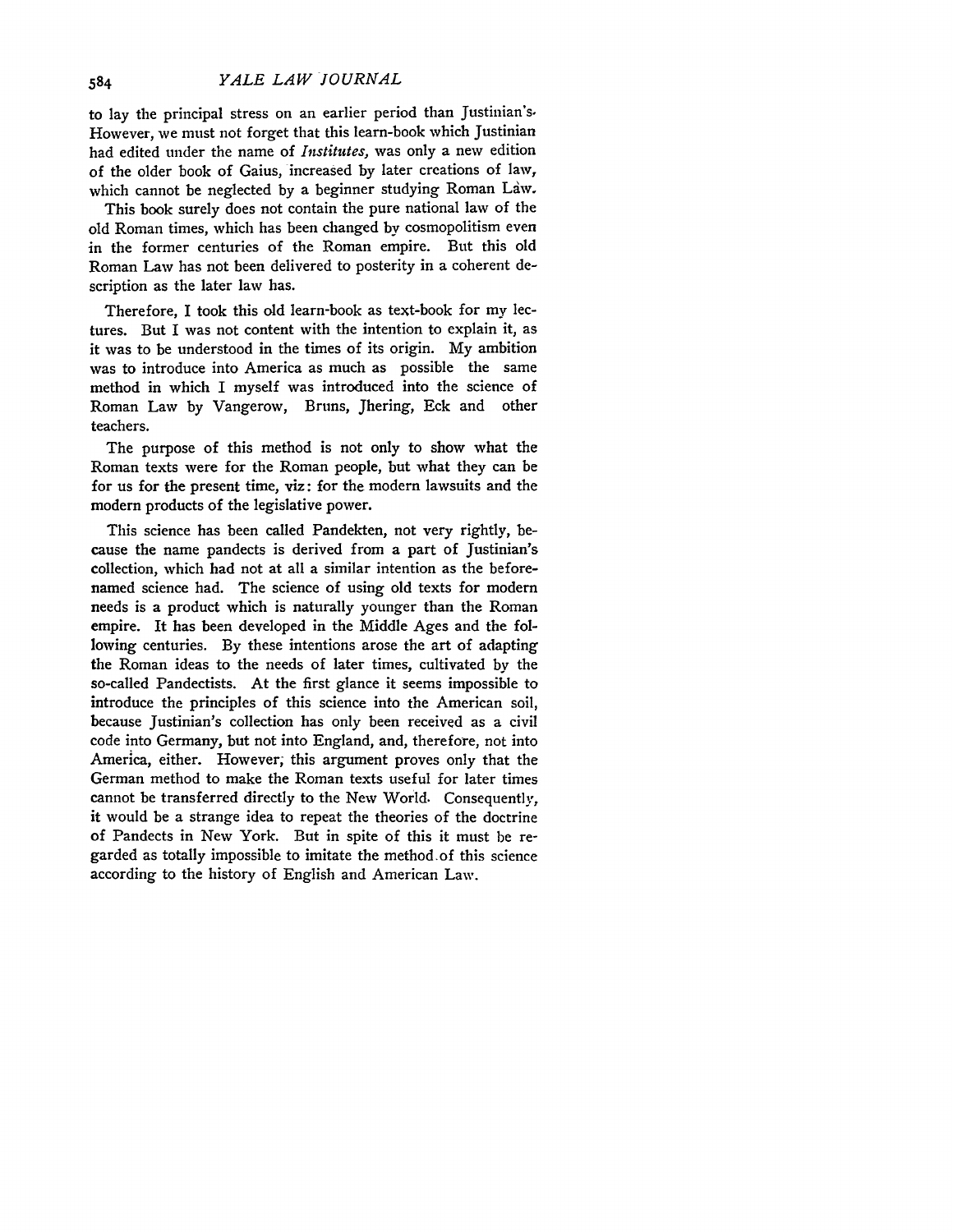From this point of view, **I** reflected that the Roman Law, although never adopted as a civil code by the English practice, has, however, been received in a more spiritual way as the source of terminologies and systematic ideas.' English-American law has been developed under the same Roman influences as the continental European Law, and has in many points the same origin as the latter.

In other points, especially in the construction of legal institutions or generally of the contents of law, which must be distinguished from the form of law, the English-American people has been less infected by the Roman influences than the laws of the continent.

As I was sent to America in order to work for a spiritual approximation of the ideas of Europe and of America, and as I knew that nothing brings two peoples nearer to a mutual understanding, I made up my mind to compare the different laws as much as possible.

I was of the opinion that such comparison would lead more and more to exchange of ideas useful to both parts. The English-American is not so developed (as far as the systematic forms are concerned) as the European continental is, and the latter needs an imitation of many new ideas begotten in England and America quite independent from the ideas of the times of antiquity.

But no comparison is fruitful if the two things compared have not a common element, which gives a point of view from which they can both be contemplated and understood.

Reflecting, too, that the common influence of Roman terminologies, exercised on the one side upon the Continental Laws, and on the other side upon the English-American Law, is such a point of view, I came to the result that the *Institutes* of Justinian must be explained as the common source of fundamental ideas of the two branches of European culture, viz: the continental and the English-American Law.

I did so. I explained the texts in this way, unhappily not having had the full time for preparation, which was desirable in every case. But I preferred to perform an incomplete work rather than doing nothing in such a favorable situation as could never return to me.

I am sure that in future this use of the Roman texts as a

*I Aimn. of H. Brunner v. Holzendorif's Encyklopdidie der Rechtswissenschaft,* 5th **ed.** Leipzig, i8go. p. 34o,.about Bracton.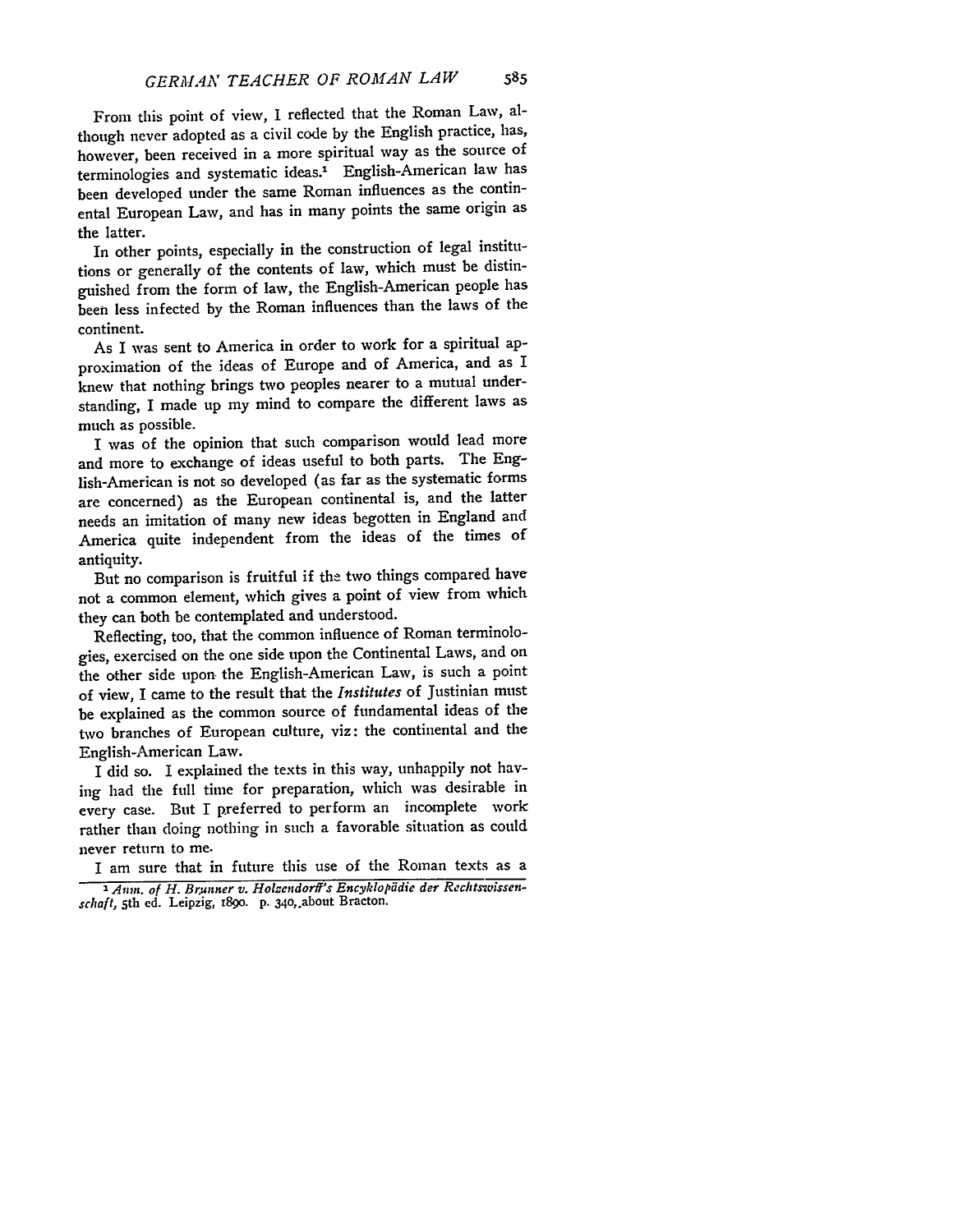connection of the different doctrines of law within the European family, which are not yet so well united as would be useful for them, will be repeated by abler men, and with a better preparation.

I found even an interest for this matter in Asiatic students, who desired to penetrate into the spirit of European culture, which they can no longer neglect in consequence of their new politics of the open door. If the doctrine of civil law would use the same systematic forms and the same terminologies with the help of the old wisdom of Roman Law at first among the peoples of the European circle of law, I hope that also the scholars of the Mahometan and the. Buddhistic circle of peoples will find an approximation to it, and that—even in a very distant time—the world could come together by working with united strength and exertions for the building **tip** of a system of principles for the civil law of the whole world, common to the different branches of civilization. This system would be developed on the ground of the old Roman system, the old arsenal of scientific weapons for the whole world.

Perhaps such a dream will seem ridiculous to earnest, thinking people. But let me dream so.

I know very well that such hopes cannot be fulfilled for a long time, and that perhaps they will never be fulfilled totally. But however, such dreams have also a practical value. The old wandering peoples followed the way shown by birds flying so high, that they could not catch them. In the same way modern peoples follow ideal hopes, which cannot be caught, but, nevertheless, lead to a better land. Therefore, you will forgive my bold aspirations, and excuse them with the great kindness with which American peoples received my services done with weak strength but true devotion.

Let me add some examples in order to show in what way it seems to be advantageous to study the differences of Roman Law's influences on the mentioned nations.

One of the most important questions of the American political life is certainly nowadays the question how to behave with regard to the tendencies of centralizing the constitutional powers of the Union. The reader will know very much better this movement than a stranger, who observed it from a nearer point of view only for some months. However, it is not the proposal of science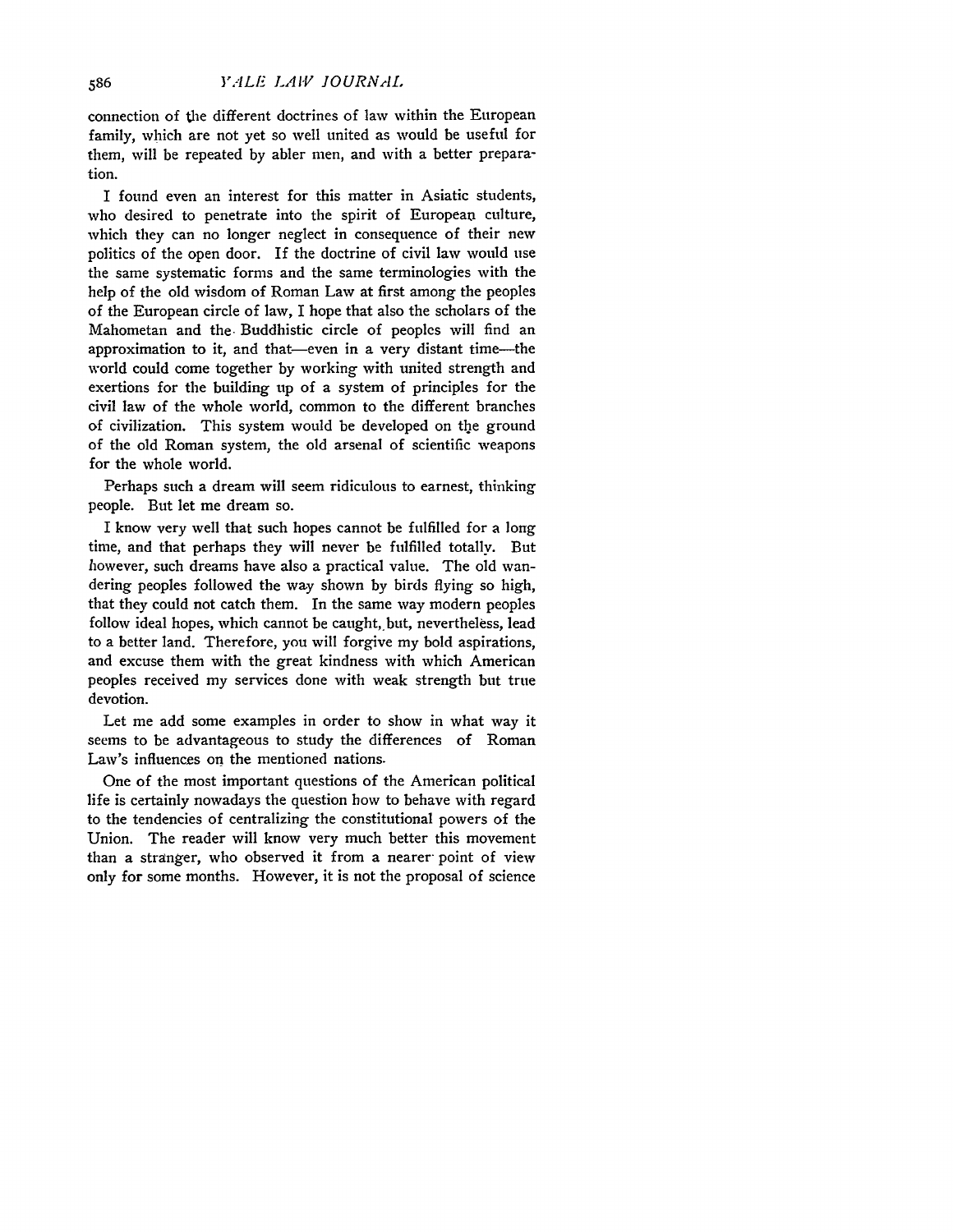to decide the political controversies of this kind. Science only explains, and does not propose new things. But science is able to instruct not only about the importance of a political question, but also about the ways in which it is possible to reach a goal following the experiences made in former times.

In this sense it is a scientific purpose to study the centralizing movements of the Roman Law, which conducted at first to the union of several commonwealths under the government of Italy, and at last to the Byzantine union of law, which has gone certainly very far in this way. It is worth while, indeed, to compare the reasons and the origin of this movement with a similar struggle, which arose within the German development, and led at first to the contrary goal, viz: to the overweight of the single states over the old German empire, .which came into decline and fall **by** it. Naturally, also, the later reaction against this movement **by** the new German empire must be shown, which is a centralizing one, but goes not so far in this direction as Byzantium once did. On this point it is interesting to compare the different constitutions of the mentioned empires, and to explain **by** the American history why the United States came to an original middle-way between union and self-dependence of the commonwealth differ. ently to how Germany did. German history, especially, is able to show the ways how to come to united laws, even in a time in which the central power could not perform them, viz., in the time of German Alliance *(Deutscher Bund).* Even then a common commercial code has been introduced **by** agreement of the single states, of which the alliance was composed. That the same way can be trod also **by** Americans, you have seen nowadays in the matter of negotiable instruments and the comparative history of law proves its value.

Another example of the worth of a comparison between different developments is given **by** the difference of law and equity. Roman history shows a similar distinction, viz: a double and parallel development **by** the laws on the one side and **by** the activity of the magistrates on the other. The tendency arose more and more to extinguish this difference **by** subduing the laws under a free interpretation, transforming their content into rules, which are according to the principles of equity and **by** regarding the former- arbitrary decisions of the magistrates as intangible prescriptions, sacred **by** use, and esteemed as firmly established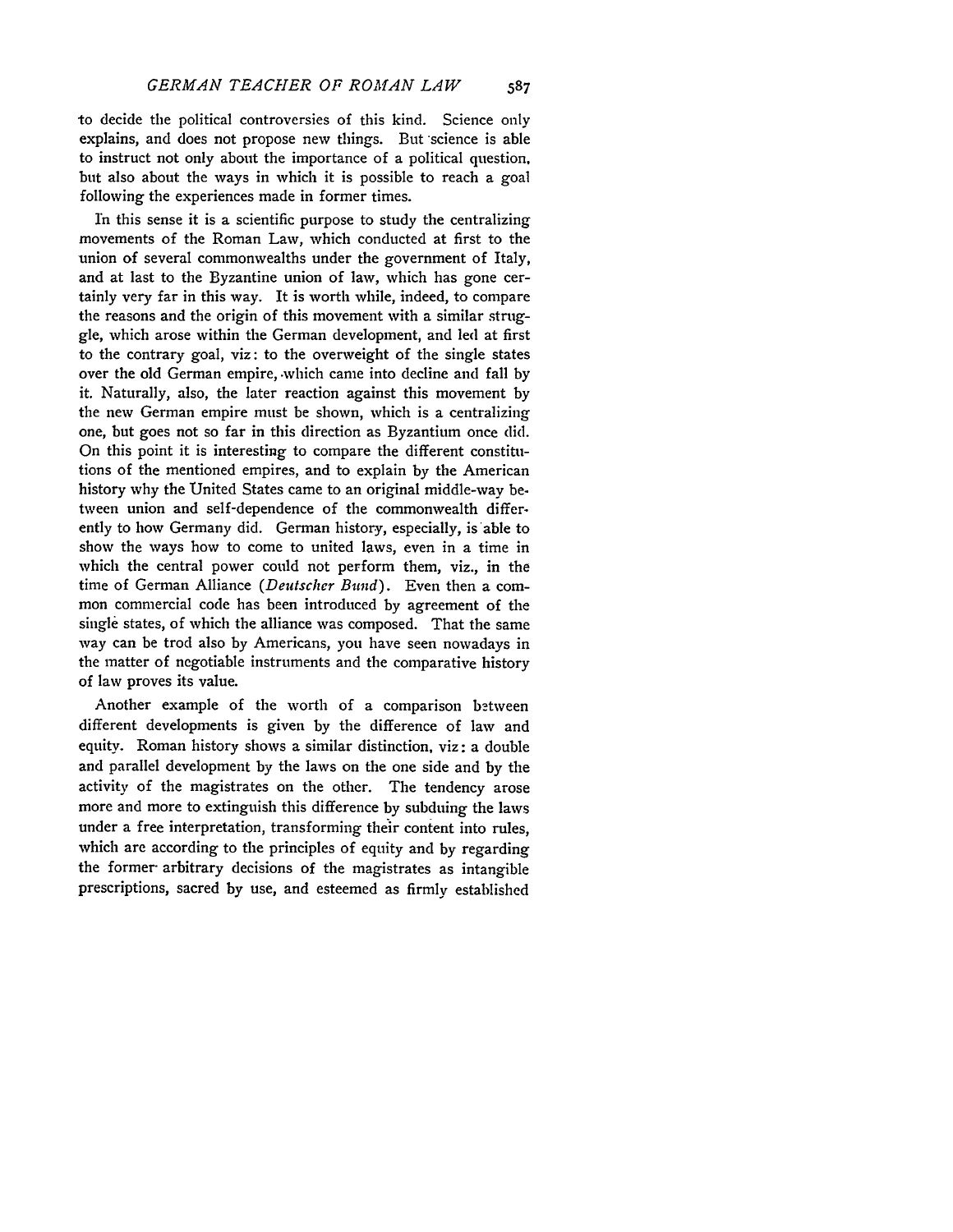as the laws themselves (Timothy Walker, *Introduction to American Law,* iith ed., Boston, Little, Brown & Co., **1905 ;** p. 56).

A similar gradual effacement of a contrast by approximation of two separated kinds of law can be explained within the German history, which showed a separation of theory and practice ending by degrees more and more into an- amalgamation.

Even for the terminologies and for the systematic science a historical foundation, and a comparison between different nations can help to a better understanding. These terminologies make the greatest difficulties for the lawyer of the European continent who wishes to introduce himself into the world of English and American legal institutions. For instance, it is not easy for him to understand the full significance of the trusts, the estates, the devisees and other fundamental expressions. In such questions, the science of the old German Law will be more instructive than the study of Roman Law, becalse some ideas of the older German peoples have been better conserved in England than in Germany; for instance, the seizin *(Gewere).* But the modern method is to believe in a connection between the German and Roman forms of contemplating and denominating the different rights and forms of commerce. It leads to the conviction that the modern systematic science can only be performed by a combination of German and Roman terminologies to new conceptions, which are easily intelligible not only to the English, but also to the continental European peoples, and may be an indispensable instrument of forming a general science of private law for all peoples of the European kind of culture.

There is in our time a general tendency of approximation by comparisons of laws. But these comparisons must be extended to the very sources of the differences, which made them necessary. The differences of law are not so much created by the differences of inclinations and sentiments in the single peoples as in the variety of historical influences, which formed their law. By studying these varieties, every people will become conscious of their original propriety, which must be conserved and never be weakened **by** comparisons of the domestic law with a foreign one.

But certainly an approximation will arise by this intelligence, because every people at this opportunity can learn from the experiences which the other made on its long way through the centuries.